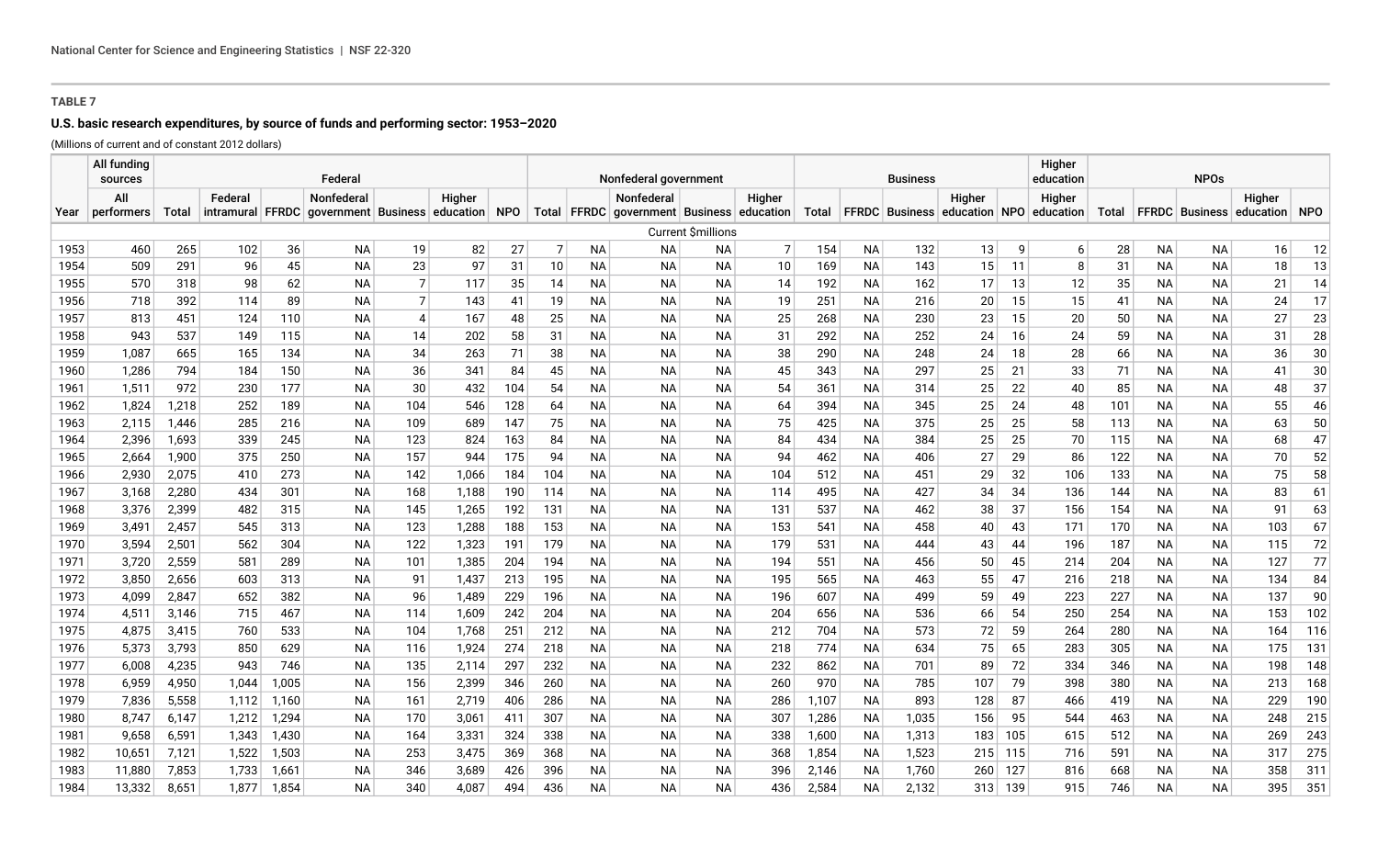# **U.S. basic research expenditures, by source of funds and performing sector: 1953–2020**

(Millions of current and of constant 2012 dollars)

|      | All fundina<br>sources |        |            |       | Federal                   |       |              |             |       |                 | Nonfederal government                     |           |        |        |           | <b>Business</b> |                              |      | Higher<br>education |        |     |                                 |        |               |
|------|------------------------|--------|------------|-------|---------------------------|-------|--------------|-------------|-------|-----------------|-------------------------------------------|-----------|--------|--------|-----------|-----------------|------------------------------|------|---------------------|--------|-----|---------------------------------|--------|---------------|
|      | All                    |        | Federal    |       | Nonfederal                |       | Higher       |             |       |                 | <b>Nonfederal</b>                         |           | Higher |        |           |                 | Higher                       |      | Higher              |        |     |                                 | Higher |               |
| Year | performers             | Total  | intramural |       | FFRDC government Business |       | education    | <b>NPO</b>  |       |                 | Total FFRDC government Business education |           |        | Total  |           |                 | FFRDC Business education NPO |      | education           | Total  |     | <b>FFRDC</b> Business education |        | <b>NPO</b>    |
| 1985 | 14,748                 | 9,407  | 1,947      | 1,936 | NA.                       | 358   | 4,606        | 560         | 514   | NA.             | NA.                                       | NA.       | 514    | 2,915  | <b>NA</b> | 2,373           | 389                          | 153  | 1,075               | 837    | NA. | <b>NA</b>                       | 440    | 397           |
| 1986 | 17,154                 | 10,220 | 2,026      | 2,045 | NA.                       | 434   | 5,122        | 594         | 606   | NA.             | NA.                                       | <b>NA</b> | 606    | 4,130  | NA.       | 3,496           | 466                          | 168  | 1,262               | 936    | NA. | ΝA                              | 488    | 449           |
| 1987 | 18,481                 | 11,090 | 2,047      | 2,242 | NА                        | 598   | 5,527        | 675         | 659   | NА              | ΝA                                        | NА        | 659    | 4,282  | NА        | 3,583           | 514                          | 185  | 1,399               | 1,052  | NA. | NА                              | 545    | 507           |
| 1988 | 19,787                 | 12,097 | 2,116      | 2,633 | NA.                       | 656   | 5,937        | 756         | 705   | NA.             | NA.                                       | ΝA        | 705    | 4,275  | NA.       | 3,507           | 565                          | 203  | 1,530               | 1,180  | NA. | NA.                             | 607    | 573           |
| 1989 | 21,891                 | 13,392 | 2,309      | 2,815 | NA.                       | 986   | 6,422        | 860         | 766   | NA.             | NA.                                       | NА        | 766    | 4,692  | NА        | 3,832           | 637                          | 223  | 1,714               | 1,327  | NA. | NA.                             | 680    | 647           |
| 1990 | 23,029                 | 14,057 | 2,319      | 3,033 | NA.                       | 869   | 6,889        | 947         | 847   | NA.             | NA.                                       | ΝA        | 847    | 4,710  | NA.       | 3,760           | 705                          | 245  | 1,929               | 1,486  | NA. | ΝA                              | 756    | 730           |
| 1991 | 27,140                 | 15,283 | 2,378      | 3,195 | NA.                       | 1,251 | 7,423        | 1,036       | 912   | NA.             | NA.                                       | ΝA        | 912    | 7,157  | NА        | 6,125           | 764                          | 269  | 2,127               | 1,660  | NA. | NA.                             | 836    | 825           |
| 1992 | 27,604                 | 15,710 | 2,419      | 3,408 | NА                        | 712   |              | 8,058 1,114 | 941   | NА              | ΝA                                        | NА        | 941    | 6,925  | NА        | 5,816           | 814                          | 295  | 2,203               | 1,824  | NA. | NА                              | 893    | 931           |
| 1993 | 28,743                 | 16,399 | 2,621      | 3,517 | NA.                       | 466   |              | 8,638 1,157 | 952   | NA.             | NA.                                       | ΝA        | 952    | 7,136  | NA.       | 5,961           | 851                          | 324  | 2,268               | 1,987  | NA. | ΝA                              | 936    | 1,051         |
| 1994 | 29,651                 | 16,770 | 2,547      | 3,512 | NА                        | 436   | 9,139 1,137  |             | 992   | NА              | ΝA                                        | NА        | 992    | 7,323  | ΝA        | 6,078           | 890                          | 356  | 2,406               | 2,160  | NA. | NА                              | 974    | 1,186         |
| 1995 | 29,610                 | 16,990 | 2.689      | 3,307 | NA.                       | 190   |              | 9,634 1,170 | 1,070 | NA.             | NA.                                       | ΝA        | 1,070  | 6,715  | NA.       | 5,379           | 945                          | 390  | 2,511               | 2,326  | NA. | ΝA                              | 987    | 1,338         |
| 1996 | 32,799                 | 18,063 | 2,680      | 3,393 | NA.                       | 650   | 10,092 1,248 |             | 1,149 | NA.             | NA.                                       | NА        | 1,149  | 8,309  | NА        | 6,848           | 1,032                        | 428  | 2,740               | 2,539  | NA. | NA                              | 1,028  | 1,510         |
| 1997 | 36,717                 | 19,254 | 2.746      | 3,404 | <b>NA</b>                 | 1.029 | 10,758 1,317 |             | 1,233 | NA.             | NA.                                       | NA        | 1,233  | 10,376 | ΝA        | 8,766           | 1,161                        | 449  | 3,150               | 2,704  | NA. | <b>NA</b>                       |        | $1,147$ 1,557 |
| 1998 | 34,842                 | 20,473 | 3,003      | 3,441 | NА                        | 1,002 | 11,567 1,461 |             | 1,292 | NA.             | NA.                                       | NА        | 1,292  | 6,606  | NA.       | 4,851           | 1,278                        | 477  | 3,495               | 2,976  | NA. | NA                              | 1,259  | 1,717         |
| 1999 | 38,282                 | 22,364 | 3,347      | 3,719 | NА                        | 1,108 | 12,456 1,734 |             | 1,386 | NА              | ΝA                                        | NА        | 1,386  | 7,429  | ΝA        | 5,537           | 1,375                        | 517  | 3,848               | 3,255  | NA. | ΝA                              | 1,396  | 1,860         |
| 2000 | 42,033                 | 24,295 | 3.765      | 4,037 | NA.                       | 925   | 13,469 2,099 |             | 1,501 | NA.             | ΝA                                        | ΝA        | 1,501  | 8,134  | NA.       | 6,115           | 1,453                        | -566 | 4,314               | 3,790  | NA. | NA.                             | 1,553  | 2,236         |
| 2001 | 46,843                 | 26,802 | 4,260      | 4,404 | NA.                       | 754   | 14,919 2,464 |             | 1,615 | 10              | NA.                                       | NА        | 1,606  | 9,400  | 62        | 7,299           | 1,467                        | 571  | 4,759               | 4,267  | 95  | NA                              | 1,704  | 2,467         |
| 2002 | 50,789                 | 30,141 | 4,511      | 5,029 | NA.                       | 888   | 17,139 2,575 |             | 1,759 | 14              | NA.                                       | ΝA        | 1,745  | 8,730  | 61        | 6,659           | 1,456                        | 554  | 5,311               | 4,847  | 123 | NA.                             | 1,891  | 2,833         |
| 2003 | 54,823                 | 32,889 | 4,664      | 4,904 | NА                        | 1,386 | 19,220 2,714 |             | 1,906 | 13              | NA.                                       | NА        | 1,893  | 9,002  | 55        | 6,944           | 1,436                        | 567  | 5,692               | 5,335  | 102 | NA                              | 1,978  | 3,256         |
| 2004 | 56,379                 | 34,139 | 4,697      | 4,852 | NА                        | 1,072 | 20,730 2,788 |             | 2,011 | 12              | ΝA                                        | NА        | 2,000  | 8,872  | 48        | 6,763           | 1,483                        | 578  | 5,965               | 5,391  | 64  | NА                              | 2,067  | 3,259         |
| 2005 | 59,904                 | 35,566 | 4,770      | 5,000 | NА                        | 1,108 | 21,786 2,902 |             | 2,080 | 12              | ΝA                                        | ΝA        | 2,068  | 9,828  | 54        | 7,559           | 1,600                        | 614  | 6,568               | 5,861  | 70  | NA                              | 2,226  | 3,565         |
| 2006 | 61,568                 | 36,375 | 4,716      | 5,080 | 16                        | 1,444 | 22,270       | 2,849       | 2,233 | 12              | 30                                        | NА        | 2,191  | 9,428  | 67        | 6,940           | 1,765                        | 656  | 7,288               | 6,244  | 78  | ΝA                              | 2,431  | 3,735         |
| 2007 | 64,603                 | 36,094 | 4,621      | 3,298 | 20                        | 2,780 | 22,546       | 2,829       | 2,448 | 10 <sup>1</sup> | 38                                        | ΝA        | 2,400  | 11,199 | 57        | 8,488           | 1,956                        | 698  | 7,932               | 6,930  | 68  | ΝA                              | 2,733  | 4,130         |
| 2008 | 68,542                 | 35,917 | 4,957      | 3,432 | 26                        | 1,475 | 22,954       | 3,073       | 2,643 | 11              | 47                                        | 12        | 2,573  | 13,784 | 65        | 10,864          | 2,131                        | 724  | 8,467               | 7,731  | 68  | 18                              | 3,002  | 4,643         |
| 2009 | 72,883                 | 37,752 | 5,441      | 4,432 | 33                        | 1,340 | 23,008 3,498 |             | 2,539 | 13              | 57                                        | 13        | 2,457  | 16,148 | 58        | 13,397          | 1,995                        | 698  | 8,257               | 8,186  | 69  | 34                              | 3,032  | 5,051         |
| 2010 | 76,388                 | 40,063 | 5,111      | 6,475 | 39                        | 1,406 | 23,618       | 3,414       | 2,368 | 18              | 63                                        | 10        | 2,277  | 17,450 | 67        | 14,897          | 1,783                        | 703  | 8,010               | 8,498  | 77  | 58                              | 2,983  | 5,381         |
| 2011 | 73,552                 | 39,177 | 5,047      | 6,333 | 41                        | 677   | 23,999       | 3,081       | 2,339 | 11              | 62                                        | 21        | 2,244  | 14,899 | 67        | 12,284          | 1,804                        | 744  | 8,496               | 8,641  | 64  | 38                              | 3,035  | 5,504         |
| 2012 | 73,843                 | 38,107 | 5,489      | 5,530 | 40                        | 644   | 23,312 3,092 |             | 2,283 | 14              | 59                                        | 10        | 2,200  | 15,302 | 61        | 12,611          | 1,866                        | 764  | 9,244               | 8,908  | 57  | 29                              | 3,189  | 5,634         |
| 2013 | 79,137                 | 36,183 | 5,330      | 4,085 | 38                        | 1,196 | 22,502       | 3,031       | 2,293 | 12              | 54                                        | 21        | 2,206  | 21,044 | 53        | 18,203          | 1,976                        | -813 | 9,927               | 9,690  | 39  | 88                              | 3,425  | 6,139         |
| 2014 | 82,769                 | 36,949 | 5,705      | 4,077 | 42                        | 2,044 | 21,991       | 3,090       | 2,320 | 6               | 57                                        | 17        | 2,240  | 22,757 | 53        | 19,757          | 2,088                        | 859  | 10,350              | 10,394 | 34  | 119                             | 3,614  | 6,628         |
| 2015 | 84,273                 | 37,131 | 5,890      | 4,043 | 42                        | 2,038 | 22,084       | 3,034       | 2,373 | $\overline{4}$  | 59                                        | 14        | 2,297  | 22,764 | 47        | 19,621          | 2,205                        | 891  | 10,978              | 11,028 | 32  | 120                             | 3,798  | 7,079         |
| 2016 | 85,689                 | 37,157 | 6,119      | 4,112 | 38                        | 2,037 | 22,450       | 2,401       | 2,435 | 5               | 55                                        | 20        | 2,355  | 25,925 | 44        | 22,879          | 2,286                        | 716  | 11,577              | 8,594  | 34  | 117                             | 4,012  | 4,431         |
| 2017 | 88,696                 | 37,793 | 6,259      | 4,054 | 41                        | 1,853 | 23,197       | 2,390       | 2,465 |                 | 55                                        | 17        | 2,387  | 26,836 | 38        | 23,644          | 2,407                        | 745  | 12,228              | 9,373  | 30  | 103                             | 4,337  | 4,901         |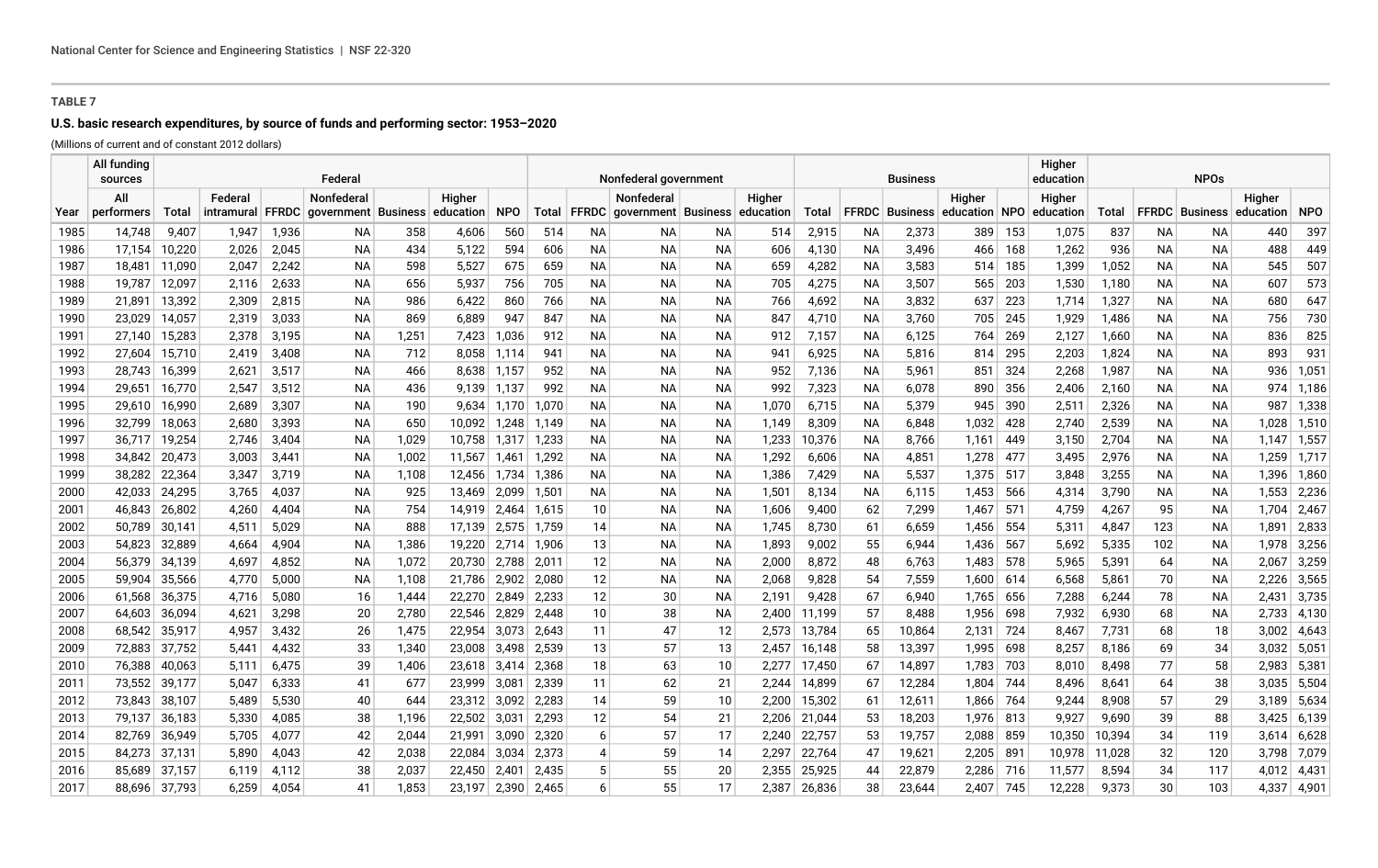# **U.S. basic research expenditures, by source of funds and performing sector: 1953–2020**

(Millions of current and of constant 2012 dollars)

|          | All funding<br>sources |        |            |       | Federal                          |       |           |            |       |           | Nonfederal government                             |                          |        |        |           | <b>Business</b>       |               |     | Higher<br>education |        | <b>NPOs</b> |                       |           |             |
|----------|------------------------|--------|------------|-------|----------------------------------|-------|-----------|------------|-------|-----------|---------------------------------------------------|--------------------------|--------|--------|-----------|-----------------------|---------------|-----|---------------------|--------|-------------|-----------------------|-----------|-------------|
|          | All                    |        | Federal    |       | <b>Nonfederal</b>                |       | Higher    |            |       |           | <b>Nonfederal</b>                                 |                          | Higher |        |           |                       | Higher        |     | Higher              |        |             |                       | Higher    |             |
| Year     | performers             | Total  | intramural |       | <b>FFRDC</b> government Business |       | education | <b>NPO</b> |       |           | Total   FFRDC   government   Business   education |                          |        | Total  |           | <b>FFRDC Business</b> | education NPO |     | education           | Total  |             | <b>FFRDC</b> Business | education | NPO         |
| 2018     | 96,043                 | 40,412 | 6,827      | 4,188 | 45                               | 2,535 | 24,361    | 2,457      | 2,526 | 9         | 57                                                | 12                       | 2,449  | 29,974 | 39        | 26,545                | 2,599         | 787 | 12,971              | 10,158 | 33          | 112                   |           | 4,720 5,293 |
| 2019     | 102,874                | 42,199 | 7,352      | 4,501 | 52                               | 2,349 | 25,358    | 2,588      | 2,618 | 10        | 62                                                | 15                       | 2,531  | 33,745 | 36        | 30,132                | 2,729         | 844 | 13,594              | 10,719 | 33          | 86                    |           | 4,916 5,681 |
| $2020^6$ | 107,895                | 43,800 | 7,839      | 4,683 | 56                               | 2,174 | 26,051    | 2,996      | 2,702 | 9         | 67                                                | 17                       | 2,610  | 36,159 | 34        | 32,398                | 2,843         | 879 | 14,333              | 10,900 | 33          | 93                    | 5,096     | 5,676       |
|          |                        |        |            |       |                                  |       |           |            |       |           |                                                   | Constant 2012 \$millions |        |        |           |                       |               |     |                     |        |             |                       |           |             |
| 1953     | 3,182                  | 1,835  | 703        | 249   | NA                               | 132   | 564       | 187        | 45    | NА        | NА                                                | ΝA                       | 45     | 1,067  | <b>NA</b> | 914                   | 90            | 62  | 42                  | 194    | <b>NA</b>   | ΝA                    | 111       | 83          |
| 1954     | 3,490                  | 1,994  | 659        | 305   | <b>NA</b>                        | 158   | 662       | 209        | 66    | <b>NA</b> | <b>NA</b>                                         | <b>NA</b>                | 66     | 1,160  | <b>NA</b> | 981                   | 103           | 75  | 58                  | 213    | <b>NA</b>   | <b>NA</b>             | 124       | 89          |
| 1955     | 3.846                  | 2,146  | 658        | 418   | <b>NA</b>                        | 47    | 786       | 236        | 94    | <b>NA</b> | <b>NA</b>                                         | <b>NA</b>                | 94     | 1,296  | <b>NA</b> | 1,093                 | 115           | 88  | 78                  | 233    | <b>NA</b>   | <b>NA</b>             | 138       | 94          |
| 1956     | 4,683                  | 2,559  | 741        | 581   | ΝA                               | 44    | 930       | 264        | 124   | <b>NA</b> | <b>NA</b>                                         | <b>NA</b>                | 124    | 1,635  | NА        | 1,409                 | 127           | 98  | 101                 | 264    | <b>NA</b>   | ΝA                    | 153       | 111         |
| 1957     | 5,138                  | 2,852  | 783        | 692   | <b>NA</b>                        | 25    | 1,052     | 300        | 157   | <b>NA</b> | NА                                                | <b>NA</b>                | 157    | 1,690  | <b>NA</b> | 1,453                 | 142           | 95  | 125                 | 316    | <b>NA</b>   | <b>NA</b>             | 171       | 145         |
| 1958     | 5,825                  | 3,317  | 920        | 710   | NA                               | 84    | 1,248     | 355        | 192   | <b>NA</b> | <b>NA</b>                                         | ΝA                       | 192    | 1,803  | <b>NA</b> | 1,556                 | 148           | 99  | 148                 | 364    | <b>NA</b>   | ΝA                    | 191       | 173         |
| 1959     | 6,622                  | 4,054  | 1,002      | 813   | <b>NA</b>                        | 207   | 1,599     | 433        | 229   | <b>NA</b> | NА                                                | <b>NA</b>                | 229    | 1,767  | <b>NA</b> | 1,511                 | 146           | 110 | 173                 | 399    | <b>NA</b>   | NA                    | 216       | 183         |
| 1960     | 7,727                  | 4,770  | 1,103      | 902   | ΝA                               | 214   | 2,047     | 505        | 271   | <b>NA</b> | <b>NA</b>                                         | <b>NA</b>                | 271    | 2,059  | <b>NA</b> | 1,785                 | 147           | 126 | 201                 | 427    | <b>NA</b>   | <b>NA</b>             | 246       | 180         |
| 1961     | 8,986                  | 5,781  | 1,365      | 1,053 | ΝA                               | 181   | 2,566     | 616        | 319   | <b>NA</b> | NА                                                | <b>NA</b>                | 319    | 2,147  | NА        | 1,867                 | 149           | 131 | 237                 | 503    | <b>NA</b>   | ΝA                    | 282       | 220         |
| 1962     | 10,719                 | 7,158  | 1,481      | 1,111 | <b>NA</b>                        | 612   | 3,205     | 749        | 374   | <b>NA</b> | NА                                                | <b>NA</b>                | 374    | 2,315  | <b>NA</b> | 2,027                 | 147           | 141 | 281                 | 591    | <b>NA</b>   | <b>NA</b>             | 320       | 270         |
| 1963     | 12,287                 | 8,398  | 1,653      | 1,255 | ΝA                               | 635   | 4,002     | 854        | 435   | <b>NA</b> | <b>NA</b>                                         | <b>NA</b>                | 435    | 2,466  | <b>NA</b> | 2,178                 | 142           | 145 | 334                 | 653    | <b>NA</b>   | <b>NA</b>             | 363       | 290         |
| 1964     | 13,708                 | 9,686  | 1,940      | 1,402 | ΝA                               | 704   | 4,712     | 930        | 483   | NА        | NА                                                | NA                       | 483    | 2,483  | NА        | 2,197                 | 143           | 143 | 398                 | 658    | ΝA          | ΝA                    | 389       | 269         |
| 1965     | 14.968                 | 10,676 | 2,104      | 1.405 | <b>NA</b>                        | 882   | 5,301     | 983        | 531   | <b>NA</b> | <b>NA</b>                                         | <b>NA</b>                | 531    | 2,593  | <b>NA</b> | 2,281                 | 149           | 163 | 483                 | 685    | <b>NA</b>   | <b>NA</b>             | 393       | 292         |
| 1966     | 16,015                 | 11,342 | 2,241      | 1,492 | ΝA                               | 776   | 5,827     | 1,006      | 566   | <b>NA</b> | NА                                                | NA                       | 566    | 2,799  | NА        | 2,465                 | 159           | 175 | 582                 | 727    | NА          | ΝA                    | 410       | 317         |
| 1967     | 16,824                 | 12,107 | 2,302      | 1,599 | <b>NA</b>                        | 892   | 6,307     | 1,007      | 605   | <b>NA</b> | NА                                                | <b>NA</b>                | 605    | 2,626  | <b>NA</b> | 2,268                 | 178           | 181 | 720                 | 765    | <b>NA</b>   | <b>NA</b>             | 441       | 324         |
| 1968     | 17,199                 | 12,219 | 2,455      | 1,602 | <b>NA</b>                        | 739   | 6,444     | 978        | 666   | <b>NA</b> | <b>NA</b>                                         | <b>NA</b>                | 666    | 2,733  | <b>NA</b> | 2,354                 | 191           | 188 | 796                 | 785    | <b>NA</b>   | <b>NA</b>             | 464       | 321         |
| 1969     | 16,953                 | 11,931 | 2,648      | 1,520 | ΝA                               | 597   | 6,253     | 913        | 742   | NА        | NА                                                | NA                       | 742    | 2,625  | <b>NA</b> | 2,224                 | 192           | 209 | 831                 | 823    | <b>NA</b>   | ΝA                    | 498       | 325         |
| 1970     | 16,579                 | 11,540 | 2,592      | 1,402 | ΝA                               | 563   | 6,101     | 881        | 827   | <b>NA</b> | NА                                                | <b>NA</b>                | 827    | 2,450  | <b>NA</b> | 2,048                 | 198           | 203 | 903                 | 860    | <b>NA</b>   | ΝA                    | 528       | 332         |
| 1971     | 16,333                 | 11,234 | 2,552      | 1,267 | <b>NA</b>                        | 443   | 6,078     | 893        | 850   | <b>NA</b> | NА                                                | <b>NA</b>                | 850    | 2,417  | <b>NA</b> | 2,002                 | 217           | 198 | 939                 | 893    | <b>NA</b>   | <b>NA</b>             | 555       | 338         |
| 1972     | 16,203                 | 11,176 | 2,536      | 1,315 | <b>NA</b>                        | 383   | 6,048     | 894        | 822   | <b>NA</b> | NА                                                | <b>NA</b>                | 822    | 2,378  | <b>NA</b> | 1,949                 | 231           | 198 | 909                 | 917    | <b>NA</b>   | <b>NA</b>             | 564       | 354         |
| 1973     | 16,357                 | 11,359 | 2,601      | 1,524 | <b>NA</b>                        | 383   | 5,939     | 912        | 783   | <b>NA</b> | <b>NA</b>                                         | <b>NA</b>                | 783    | 2,420  | <b>NA</b> | 1,991                 | 233           | 196 | 890                 | 904    | <b>NA</b>   | <b>NA</b>             | 545       | 359         |
| 1974     | 16,512                 | 11,517 | 2,616      | 1,710 | ΝA                               | 417   | 5,890     | 884        | 746   | <b>NA</b> | NА                                                | NA                       | 746    | 2,401  | NА        | 1,962                 | 242           | 197 | 916                 | 932    | <b>NA</b>   | <b>NA</b>             | 558       | 373         |
| 1975     | 16,331                 | 11,442 | 2,545      | 1,784 | ΝA                               | 348   | 5,923     | 841        | 712   | <b>NA</b> | NА                                                | <b>NA</b>                | 712    | 2,358  | <b>NA</b> | 1,920                 | 240           | 199 | 883                 | 936    | <b>NA</b>   | NА                    | 549       | 387         |
| 1976     | 17,062                 | 12,043 | 2,699      | 1,997 | <b>NA</b>                        | 368   | 6,110     | 869        | 691   | <b>NA</b> | NА                                                | <b>NA</b>                | 691    | 2,459  | NА        | 2,013                 | 238           | 207 | 900                 | 970    | <b>NA</b>   | <b>NA</b>             | 554       | 415         |
| 1977     | 17,963                 | 12,661 | 2,819      | 2,230 | ΝA                               | 404   | 6,320     | 888        | 693   | <b>NA</b> | NА                                                | <b>NA</b>                | 693    | 2,576  | NА        | 2,096                 | 266           | 214 | 999                 | 1,033  | NА          | <b>NA</b>             | 590       | 443         |
| 1978     | 19.438                 | 13,827 | 2,917      | 2,807 | <b>NA</b>                        | 436   | 6,701     | 966        | 726   | <b>NA</b> | <b>NA</b>                                         | <b>NA</b>                | 726    | 2,710  | <b>NA</b> | 2,193                 | 297           | 220 | 1,112               | 1,062  | <b>NA</b>   | <b>NA</b>             | 594       | 468         |
| 1979     | 20,213                 | 14,337 | 2,869      | 2,991 | ΝA                               | 415   | 7,013     | 1.048      | 737   | <b>NA</b> | NA.                                               | NA                       | 737    | 2,856  | NА        | 2,303                 | 329           | 224 | 1,202               | 1,080  | NА          | <b>NA</b>             | 591       | 489         |
| 1980     | 20,691                 | 14,542 | 2,868      | 3,061 | NА                               | 402   | 7,240     | $97 -$     | 726   | ΝA        | <b>NA</b>                                         | <b>NA</b>                | 726    | 3,043  | <b>NA</b> | 2,448                 | 369           | 226 | 1,287               | 1,095  | NА          | <b>NA</b>             | 587       | 508         |
| 1981     | 20,871                 | 14,245 | 2,902      | 3,090 | <b>NA</b>                        | 354   | 7,199     | 700        | 731   | NA.       | <b>NA</b>                                         | <b>NA</b>                | 731    | 3,459  | <b>NA</b> | 2.838                 | 395           | 226 | 1,330               | 1,107  | <b>NA</b>   | <b>NA</b>             | 582       | 525         |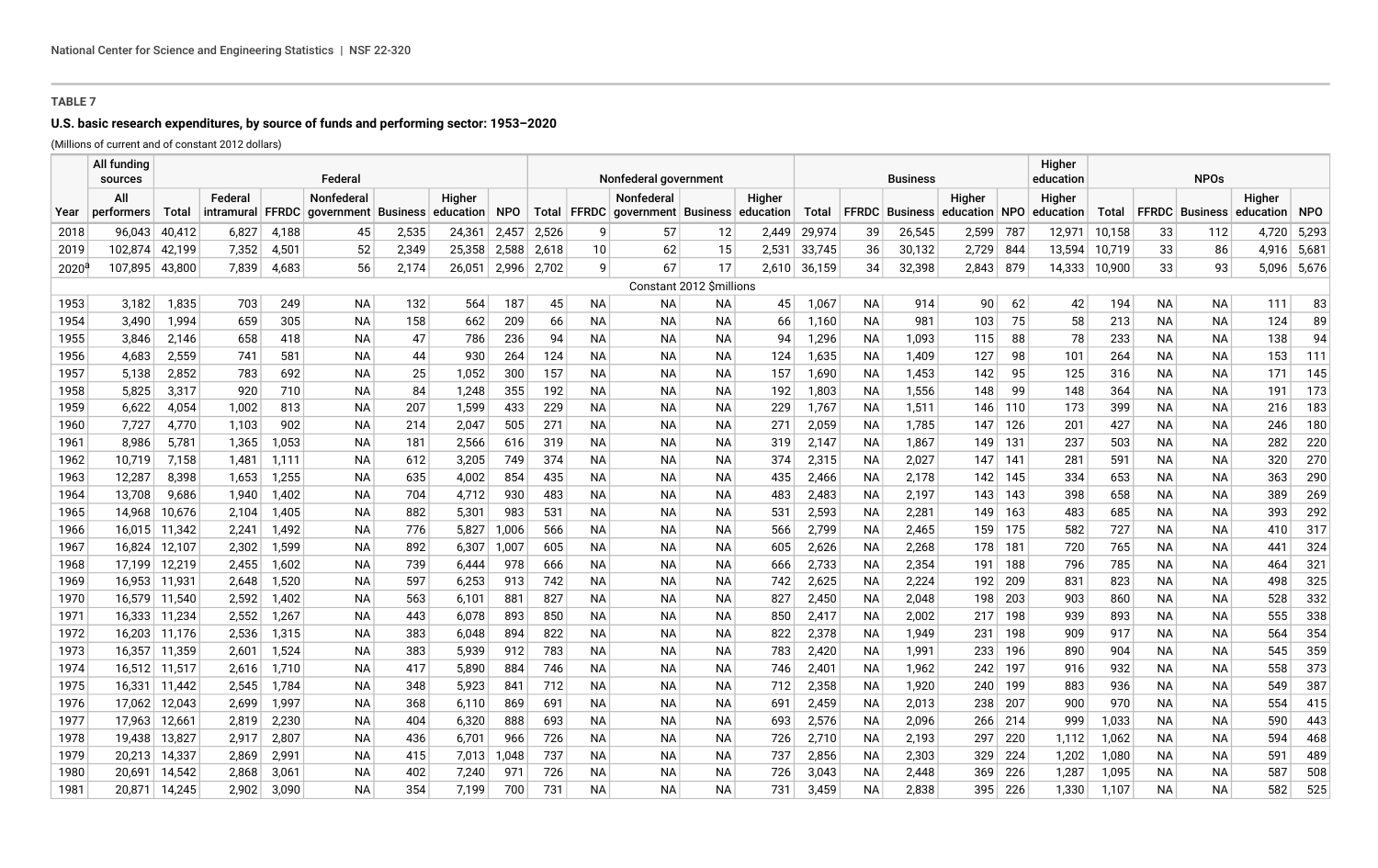# **U.S. basic research expenditures, by source of funds and performing sector: 1953–2020**

(Millions of current and of constant 2012 dollars)

|              | All fundina<br>sources |                  |                |                | Federal                   |                |                  |                 |                |          | Nonfederal government                     |          |                |                  |           | <b>Business</b>  |                              |             | Higher<br>education |                |          |                                 |                |                |
|--------------|------------------------|------------------|----------------|----------------|---------------------------|----------------|------------------|-----------------|----------------|----------|-------------------------------------------|----------|----------------|------------------|-----------|------------------|------------------------------|-------------|---------------------|----------------|----------|---------------------------------|----------------|----------------|
|              | All                    |                  | Federal        |                | Nonfederal                |                | Higher           |                 |                |          | <b>Nonfederal</b>                         |          | Higher         |                  |           |                  | Higher                       |             | Higher              |                |          |                                 | Higher         |                |
| Year         | performers             | Total            | intramural     |                | FFRDC government Business |                | education        | <b>NPO</b>      |                |          | Total FFRDC government Business education |          |                | Total            |           |                  | FFRDC Business education NPO |             | education           | Total          |          | <b>FFRDC</b> Business education |                | <b>NPO</b>     |
| 1982         | 21,678                 | 14,494           | 3,097          | 3,059          | NA.                       | 515            | 7,072            | 751             | 749            | NA.      | NA.                                       | NA.      | 749            | 3,773            | <b>NA</b> | 3,100            | 439                          | 234         | 1,458               | 1,204          | NA.      | <b>NA</b>                       | 645            | 559            |
| 1983         | 23,269                 | 15,382           | 3,394          | 3,252          | NA.                       | 678            | 7,224            | 834             | 775            | NA.      | NA.                                       | NA.      | 775            | 4,204            | NA.       | 3,447            | 509                          | 248         | 1,599               | 1,309          | NA.      | ΝA                              | 701            | 608            |
| 1984         | 25,203                 | 16,355           | 3,548          | 3,505          | NА                        | 643            | 7,725            | 934             | 823            | NА       | ΝA                                        | NА       | 823            | 4,885            | ΝA        | 4,030            | 591                          | 263         | 1,729               | 1,410          | NA.      | NА                              | 746            | 664            |
| 1985         | 27,026                 | 17,238           | 3,568          | 3,548          | NA.                       | 656            | 8,439            | 1.026           | 943            | NA.      | NA.                                       | ΝA       | 943            | 5,341            | NA.       | 4,348            | 713                          | 280         | 1,971               | 1,533          | NA.      | NA.                             | 806            | 727            |
| 1986         | 30,813                 | 18,358           | 3,639          | 3,674          | NA.                       | 780            |                  | $9,200$ 1,066   | 1,088          | NA.      | NA.                                       | NА       | 1,088          | 7,418            | NА        | 6,280            | 837                          | 302         | 2,267               | 1,682          | NA.      | NA.                             | 876            | 806            |
| 1987         | 32,396                 | 19,440           | 3.589          | 3,931          | <b>NA</b>                 | 1.048          |                  | $9.688$   1.184 | 1,154          | NA.      | NA.                                       | ΝA       | 1,154          | 7,505            | NA.       | 6,281            | 901                          | 323         | 2,453               | 1,844          | NA.      | ΝA                              | 956            | 888            |
| 1988         | 33,504                 | 20,484           | 3,583          | 4,458          | NA                        | 1,111          | 10,052 1,280     |                 | 1,194          | NA.      | NA.                                       | ΝA       | 1,194          | 7,238            | NА        | 5,938            | 956                          | -343        | 2,590               | 1,998          | NA.      | NА                              | 1,028          | 970            |
| 1989         | 35,668                 | 21,821           | 3,762          | 4,587          | NА                        | 1,607          | 10,464 1,402     |                 | 1,248          | NА       | ΝA                                        | NА       | 1,248          | 7,645            | ΝA        | 6,244            | 1,039                        | 363         | 2,793               | 2,161          | NA.      | ΝA                              | 1,108          | 1,054          |
| 1990         | 36,169                 | 22,077           | 3,642          | 4,764          | NA.                       | 1,365          | 10,819 1,487     |                 | 1,330          | NA.      | NA.                                       | ΝA       | 1,330          | 7,397            | ΝA        | 5,905            | 1,108                        | -384        | 3,030               | 2,335          | NA.      | NA                              | 1,187          | 1,147          |
| 1991         | 41,231                 | 23,218           | 3,613          | 4,854          | NА                        | 1,901          | 11,277 1,574     |                 | 1,385          | NА       | ΝA                                        | NА       | 1,385          | 10,874           | NА        | 9,305            | 1,160                        | 408         | 3,232               | 2,522          | NА       | ΝA                              | 1,269          | 1,253          |
| 1992         | 41,001                 | 23,335           | 3.593          | 5,062          | NA.                       | 1,058          | 11,969 1,655     |                 | 1,398          | NA.      | NA.                                       | ΝA       | 1,398          | 10,286           | NA.       | 8,639            | 1,210                        | 438         | 3,272               | 2,710          | NA.      | NA.                             | 1,327          | 1,383          |
| 1993         | 41,704                 | 23,794           | 3,803          | 5,103          | NA.                       | 676            | 12,533 1,679     |                 | 1,382          | NA.      | NA.                                       | NА       | 1,382          | 10,354           | ΝA        | 8,649            | 1,235                        | 470         | 3,291               | 2,883          | NA.      | NA                              | 1,358          | 1,525          |
| 1994         | 42,123                 | 23,823           | 3,618          | 4,989          | NA.                       | 619            | 12,982 1,615     |                 | 1,409          | NA.      | NA.                                       | ΝA       | 1,409          | 10,404           | NA.       | 8,635            | 1,264                        | 505         | 3,419               | 3,069          | NA.      | <b>NA</b>                       | 1,384          | 1,685          |
| 1995         | 41,202                 | 23,640           | 3,742          | 4,601          | NA.                       | 264            | 13,405 1,628     |                 | 1,488          | NA.      | NA.                                       | ΝA       | 1,488          | 9,343            | NA.       | 7,485            | 1,315                        | 543         | 3,493               | 3,236          | NA.      | NA                              | 1,374          | 1,862          |
| 1996         | 44,818                 | 24,682           | 3,662          | 4,636          | NА                        | 888            | 13,790 1,706     |                 | 1,570          | NA.      | ΝA                                        | NА       | 1,570          | 11,353           | NА        | 9,357            | 1,410                        | 585         | 3,744               | 3,469          | NA.      | ΝA                              | 1,405          | 2,064          |
| 1997         | 49,320                 | 25,862           | 3,688          | 4,572          | NA.                       | 1,382          | 14,451 1,769     |                 | 1,657          | NA.      | ΝA                                        | ΝA       | 1,657          | 13,938           | NA.       | 11,775           | 1,559                        | 603         | 4,231               | 3,632          | NA.      | NA.                             | 1,541          | 2,091          |
| 1998         | 46,281                 | 27,195           | 3,989          | 4,571          | NА                        | 1,331          | 15,365 1,940     |                 | 1,717          | NA.      | NA.                                       | NА       | 1,717          | 8,774            | NА        | 6,444            | 1,697                        | 634         | 4,642               | 3,953          | NA.      | NA                              | 1,673          | 2,280          |
| 1999         | 50,127                 | 29,283           | 4,382          | 4,869          | NA.                       | 1,451          | 16,310 2,270     |                 | 1,815          | NA.      | NA.                                       | ΝA       | 1,815          | 9,727            | ΝA        | 7,250            | 1,801                        | 677         | 5,039               | 4,262          | NA.      | NA.                             | 1,828          | 2,435          |
| 2000         | 53,871                 | 31,137           | 4,825          | 5,173          | NА                        | 1,186          | 17,262 2,691     |                 | 1,924          | NА       | NA.                                       | NА       | 1,924          | 10,425           | NА        | 7,837            | 1,862                        | 726         | 5,529               | 4,857          | NA.      | NA                              | 1,991          | 2,866          |
| 2001         | 58,713 33,594          |                  | 5,340          | 5,520          | NА                        | 945            | 18,700 3,089     |                 | 2,025          | 12       | ΝA                                        | NА       |                | 2,012 11,782     | 78        | 9,149            | 1,839                        | 716         | 5,965               | 5,348          | 120      | NА                              | 2,136          | 3,092          |
| 2002         | 62,682                 | 37,200           | 5,567          | 6,207          | NА                        | 1,096          | 21,152 3,178     |                 | 2,171          | 18       | NA.                                       | ΝA       | 2,154          | 10,774           | 75        | 8,218            | 1,797                        | 684         | 6,555               | 5,982          | 152      | NA.                             | 2,334          | 3,496          |
| 2003         | 66,351                 | 39,804           | 5,645          | 5,935          | NА                        | 1,677          | 23,261           | 3,285           | 2,307          | 16       | NA.                                       | NА       | 2,291          | 10,895           | 67        | 8,404            | 1,738                        | 686         | 6,888               | 6,457          | 123      | ΝA                              | 2,393          | 3,941          |
| 2004         | 66,451                 | 40,238           | 5,536          | 5,719          | NA                        | 1,264          | 24,434           | 3,286           | 2,371          | 14       | ΝA                                        | ΝA       | 2,357          | 10,457           | 56        | 7,971            | 1,748                        | 681         | 7,031               | 6,354          | 75       | NА                              | 2,436          | 3,842          |
| 2005         | 68,459                 | 40,646           | 5,452          | 5,714          | NА                        | 1,266          | 24,897           | 3,317           | 2,377          | 14       | ΝA                                        | ΝA       | 2,363          | 11,231           | 62        | 8,638            | 1,829                        | 702         | 7,506               | 6,698          | 80       | NA.                             | 2,544          | 4,074          |
| 2006         | 68,254                 | 40,325           | 5,228          | 5,632          | 17                        | 1,601          | 24,688 3,158     |                 | 2,476          | 13       | 34<br>41                                  | NА       | 2,429          | 10,452           | 74<br>61  | 7,694            | 1,956                        | 728         | 8,079               | 6,922          | 87       | ΝA                              |                | 2,695 4,140    |
| 2007         | 69,735<br>72,594       | 38,961           | 4,988<br>5,250 | 3,560          | 22                        | 3,001          | 24,337           | 3,054           | 2,643          | 11       |                                           | NА       | 2,591<br>2,726 | 12,088           |           | 9,162            | 2,112                        | 753         | 8,562               | 7,481          | 73<br>72 | NA                              | 2,950          | 4,458          |
| 2008<br>2009 | 76,700                 | 38,040<br>39,729 | 5,726          | 3,634<br>4,664 | 28                        | 1,562<br>1,410 | 24,311<br>24,213 | 3,255           | 2,799<br>2,672 | 11<br>13 | 50                                        | 13<br>14 | 2,585          | 14,599<br>16,994 | 69        | 11,506<br>14,098 | 2,256<br>2,100               | -767<br>735 | 8,968<br>8,690      | 8,188          | 72       | 19<br>36                        | 3,179<br>3,191 | 4,918<br>5,316 |
| 2010         | 79,434                 | 41,661           | 5,314          | 6,734          | 35<br>41                  | 1,462          | 24,559 3,551     | 3,682           | 2,462          | 19       | 60<br>66                                  | -11      | 2,367          | 18,145           | 61<br>70  | 15,491           | 1,854                        | 731         | 8,329               | 8,615<br>8,837 | 80       | 60                              | 3,101          | 5,595          |
| 2011         | 74,927                 | 39,910           | 5,142          | 6,451          | 41                        | 690            | 24,448           | 3,138           | 2,382          | 11       | 64                                        | 22       | 2,286          | 15,178           | 69        | 12,514           | 1,837                        | 758         | 8,655               | 8,802          | 65       | 38                              | 3,092          | 5,607          |
| 2012         | 73,843                 | 38,107           | 5,489          | 5,530          | 40                        | 644            | 23,312 3,092     |                 | 2,283          | 14       | 59                                        | 10       | 2,200          | 15,302           | 61        | 12,611           | 1,866                        | 764         | 9,244               | 8,908          | 57       | 29                              | 3,189          | 5,634          |
| 2013         | 77,775                 | 35,560           | 5,239          | 4,015          | 38                        | 1,175          | 22,115           | 2,979           | 2,253          | 12       | 53                                        | 20       | 2,168          | 20,682           | 52        | 17,890           | 1,942                        | 799         | 9,756               | 9,523          | 38       | 87                              | 3,366          | 6,033          |
| 2014         | 79,852                 | 35,647           | 5,504          | 3.933          | 40                        | 1,972          | 21,216 2,981     |                 | 2,238          | 6        | 55                                        | 16       | 2.161          | 21,954           | 51        | 19,060           | 2,014                        | 829         | 9.985               | 10,028         | 32       | 115                             |                | 3,486 6,394    |
|              |                        |                  |                |                |                           |                |                  |                 |                |          |                                           |          |                |                  |           |                  |                              |             |                     |                |          |                                 |                |                |